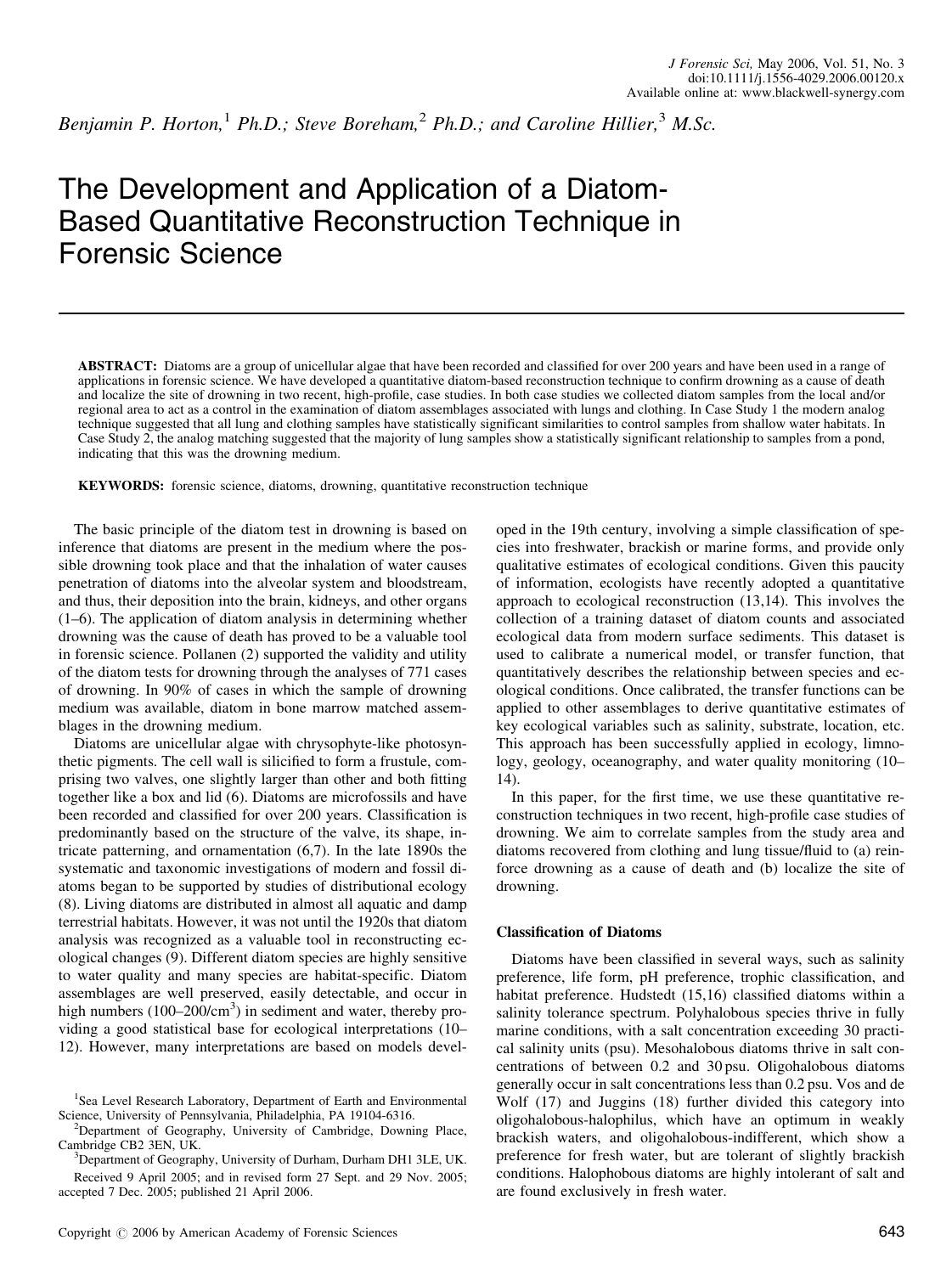The classification of life form is based on Denys (19). Euplanktonic diatom species only live in the planktonic habitat, i.e., metabolize and reproduce in the water column. Tychoplanktonic diatoms occur in the plankton, but are derived primarily from other habitats. Epontic diatom species are sessile and normally live firmly attached to substrata. For example, epiphytic live attached to plants and episammic species live attached to sand grains. Benthic diatoms live within the sediment, but not attached to it.

The pH optimum of the diatom flora used in the diatom analysis was based on Hudstedt (20). He classified the diatoms into the following categories: Alkalibiontic diatoms occur in waters of pH value exceeding 7; Alkaliphilous diatoms occur at pH values of about 7, but with the widest distribution at  $>$  pH 7; Circumneutral diatoms occur equally above and below a pH of 7, with their optimum at or close to pH 7; Acidophilous species occur at pH values of about 7, but with the widest distribution at  $\langle pH 7;$  and Acidobiontic diatoms occur at values of  $\lt pH$  7, with optimum distribution at pH 5.5 and under.

The trophic status or productivity of water body from the diatom assemblage follows Naumann (21). In this scheme "irrelevant" implies the species has no clear optimum throughout the trophic spectrum. In simplified terms, diatoms showing a preference for oligotrophic waters have optima in waters lacking plant nutrients, often with a large amount of dissolved oxygen. Mesotrophic waters have low-to-moderate levels of plant nutrients. Eutrophic waters are rich in mineral and organic nutrients that promote a proliferation of plant life, especially algae, and may have a reduced oxygen content. Dystrophic waters are poor in plant nutrients, usually very acidic, and often have a high humic acid content.

The habitat preference of the diatoms (19) is very simple. Diatoms are either classified as ''aquatic'' or ''unknown.'' Aquatic diatoms are subdivided into those species commonly found in periodic water or wet subaerial habitats, moist subaerial habitats, and dry subaerial habitats. Subaerial indicates the diatoms are found immediately above the surface.

# Methods

We collected a sample of surface sediment consisting of approximately  $5 \text{ cm}^3$  volume  $(5 \text{ cm}^2 \text{ surface sample by 1 cm thick})$ from control stations within the local/regional area. We were provided with diatoms slides from the lungs and clothing by Crown Prosecution Service of England and Wales. In Case Study 1 the diatom slides were prepared from fluid in the cadaver's lungs, whereas in Case Study 2 the diatom slides came from lung tissue taken at the original autopsy. All diatom samples for investigation were prepared following standard methodology (5,10,22). Briefly, the samples were digested in 70–100 mL of 20%  $H_2O_2$  by heating gently in a water bath for up to 24 h, or until all organic matter was removed from the sample. Two and five drops of digested sample were pipetted onto two cover slips with 10 drops of distilled water and dried on a warm hotplate. Cover slips of differing concentration were then inverted and placed onto a glass slide using Zrax, which is a high refractive index medium mountant. After further gentle heating and cooling we counted a minimum of 250 diatoms at a magnification of 1000 times using the keys of Hartley (23) and van der Werff and Huls (24).

# Quantitative Analysis

We used cluster analysis of the diatom assemblages to detect, describe, and classify the control samples taken from the local/ regional study area into more or less homogeneous clusters (25). Many methods create nested series of clusters, which can be represented as a hierarchy or dendrogram (12–14,25). One of the main usefulness of cluster analysis is grouping of microfossil samples. For example, Horton and Edwards (14) and Zong and Horton (22) showed using cluster analysis that the surface microfossil assemblages from the saltmarshes of the British Isles fell into groups, which closely corresponded with the vegetational zones from which the samples were taken.

We also employed a transfer function, known as modern analog technique, to compare the control samples with the lung and clothing samples. The basic idea of modern analog techniques is to compare numerically, using an appropriate dissimilarity or similarity measure, the diatom assemblage in a lung or clothing sample with the diatom assemblages in all available control samples. Having found the control sample(s) most similar to a lung or clothing sample, the local environment for the latter is inferred to be the locality of the analogous control sample(s)  $(26)$ . Examples of this simple use of a modern analog technique include Le (27), Bartlein and Whitlock (28), and Hayward et al. (29). Furthermore, the modern analog technique is an important means of evaluating the likely reliability of ecological reconstructions (13,14). Horton and Edwards (13) used the technique to assess the significance of spatial variability for transfer function development. We calculate the dissimilarity between a lung and clothing sample and the most similar control samples, using the squared chord distance as the dissimilarity coefficient (30). The 10th percentile of the dissimilarity range calculated between control samples is an approximate threshold value to indicate a ''good analog'' (13,14,26). Thus, the reconstructed location for lung and clothing samples was assumed to be reliable if a "good analog" (dissimilarity coefficient  $\leq 10$ th percentile) was indicated while the estimates associated with ''no close analog" (dissimilarity coefficient  $>10$ th percentile) samples should be treated with caution. Cluster analysis and modern analog technique were conducted using the TILIA (31) and C2 (32) programs, respectively. For all statistical analyses we removed all species groups that contributed less than 2% of any assemblage  $(10-14,22)$ .

## Case Study 1

## Context

A body of a woman was found face down floating in a river. Postmortem examination found the death to be suspicious. Death was attributed to the asphyxial effects of drowning due to homicide; however, a key aspect of the subsequent investigation was the precise site of drowning. Thus, we collected 12 samples for diatom analysis from five sites along a 50 km length of the river, including the body recovery site (Fig. 1) to act as a control in the examination of diatom assemblages associated with lung fluid and clothing belonging to the accused (training shoe, socks, and Tshirt). At each sampling site, we collected diatom samples upstream of the local weir from a variety of river bed and river bank habitats to permit comparisons with the ecological conditions at the body recovery site.

#### Control Samples

We identified 99 different diatom species from the 12 control samples. The diatom assemblages are very similar and share many species. The dominant diatom species present include Navicula radiosa, Cocconeis placentula var euglypta, and Achnanthes lanceolata. However, there are variations in the presence or absence of minor species and changes in the proportions of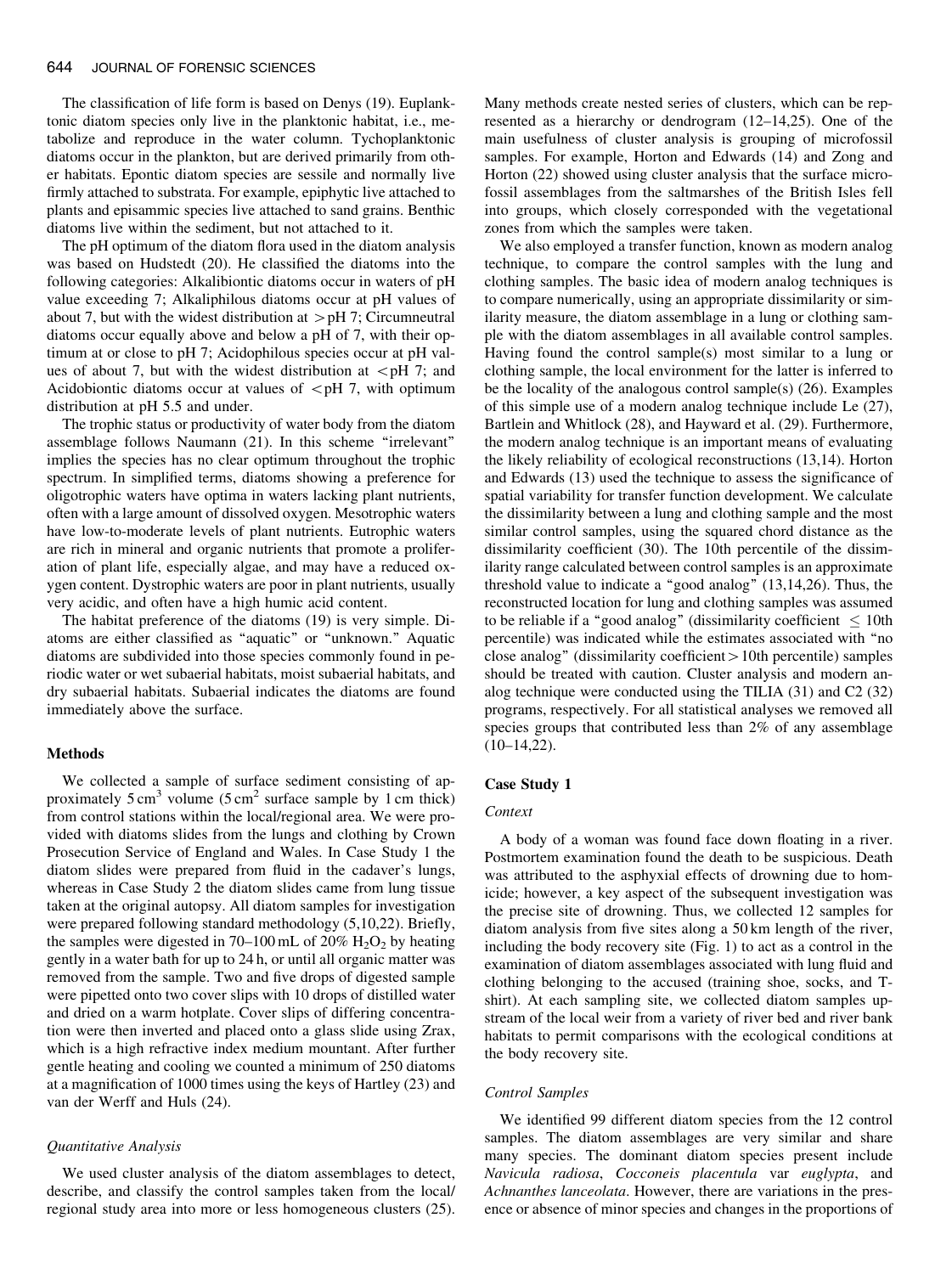

FIG. 1—Location map for Case Study 1.

the dominant species; this is expected when one considers the complexity of in-channel microhabitats. Figure 2 illustrates that the samples are divided into three reliable cluster zones:

- I. Samples GM/03, KW/02, BH/02, and GM/04 occupy zone I. All four samples are taken from in-channel habitats at a depth of 1.5 m or deeper with moderate flow. The zone is characterized by the benthic species N. radiosa and low percentages of the sessile/epontic species C. placentula var euglypta.
- II. The zone is comprised of five samples (GM/01, GM/02, ST/ 01, KW/01, and BH/01), which are taken from the river bank, above the water level. These samples differ from the in-channel habitats in zones I and III. They are characterized by having the lowest percentages of N. radiosa and higher percentages of sessile/epontic species such as C. placentula var euglypta and A. lanceolata.
- III. The zone has three samples (GM/05, ST/02, and MB/03), which are from shallow water habitats (less than 1.5 m deep) and slow water flow. Zone III is composed of relatively high percentages of N. radiosa and C. placentula var euglypta.

# Comparison of Control Samples with Diatom Assemblages from the Lung Fluid and Clothing

The lung fluid (GCAF 16), training shoe (KP31D) and T-shirt (KP87D) are characterized by high percentages of C. placentula var euglypta, Melosira varians, and N. radiosa. Thirty-five of the 37 diatom species from the lung and clothing samples are found in the control samples. Subsequently the modern analog techniques suggest that all lung and clothing samples have a "good analog." The assemblages show statistically significant similarities to all control samples from shallow water habitats with slow water flow (GM/05, ST/02, and MB/03). However, the reconstructions suggest that the closest control analogy for the lung fluid, training shoe, and T-shirt is sample GM05 (Table 1). GM05 is from the body recovery site, 100 m upstream of a weir, from the edge of an embayment, near the river bank with a water depth of 0.5 m.

In contrast, the sample from the sock is characterized by a relatively low percentage of N. radiosa and the higher percentages of C. placentula var euglypta. The assemblage shows a strong sim-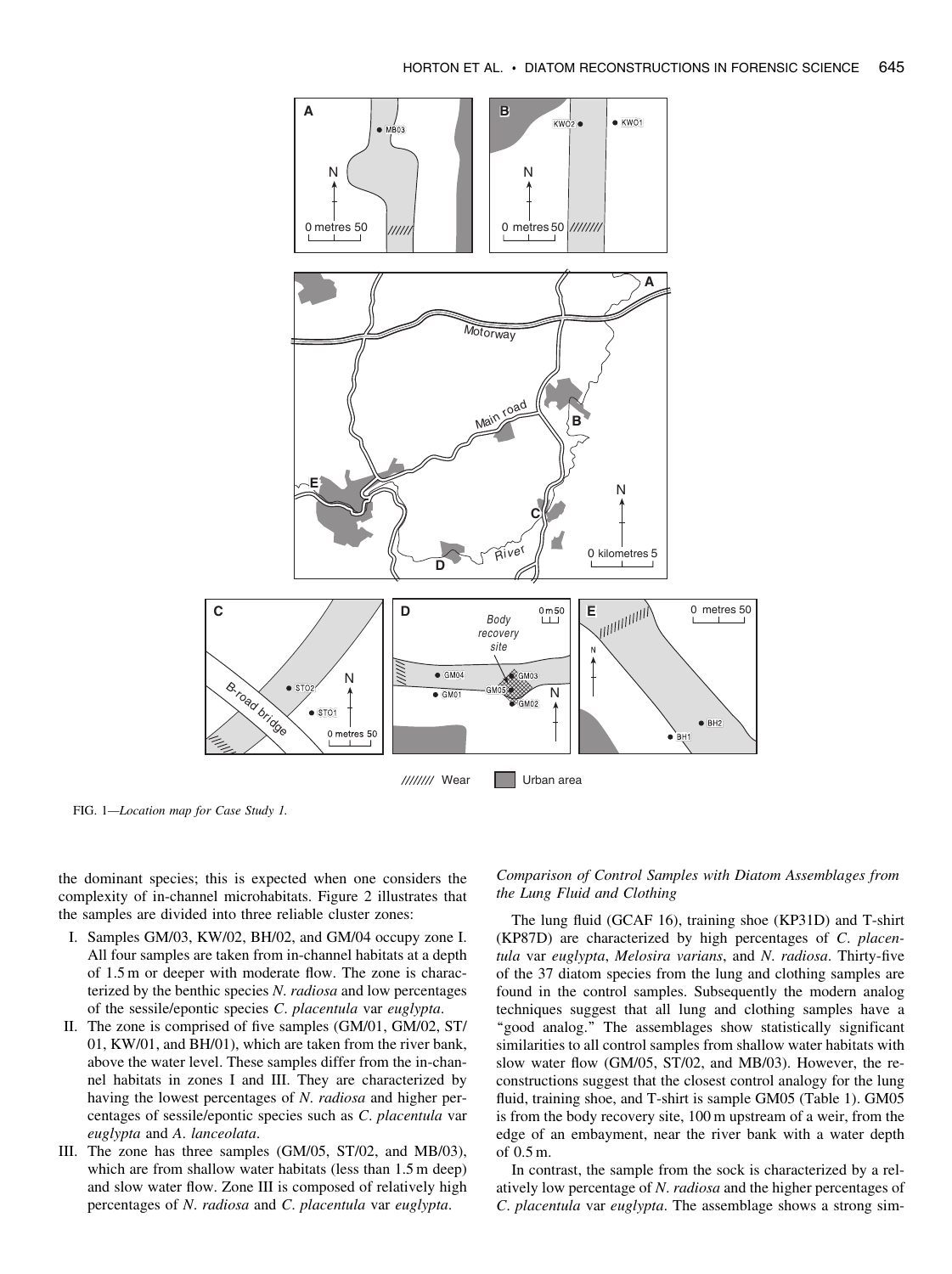

FIG. 2—Unconstrained cluster analysis based on unweighted Euclidean distance of diatom assemblages from Case Study 1 (only species greater than 5% are shown).

ilarities to control samples taken from the banks of the river, which all provide "good analogs" (GM/01, GM/02, ST/01, KW/ 01, and BH/01). The analog-matching technique suggests the sock has the closest analogy with control sample GM02, which is upstream of weir at the bottom of the ramp/slipway adjacent to the body recovery site, 10 cm above water level.

#### Case Study 2

#### Context

The body of a boy was found face down floating in a pond. The post mortem conducted at the time concluded that death was by vasovagal inhibition as a result of cold water immersion. The pathologist attributed death to fresh water drowning and concluded that death was not suspicious. However, the case was reopened as it was thought the drowning may have been homicide by the child's mother. It was suggested that drowning took place in a domestic bath, and that the body was subsequently placed in the pond. Thus, we collected 14 samples for diatom analysis from four transects around the circumference of the artificial pond and two samples of sediment from the center to act as a control in the examination of diatom assemblages associated with three lung tissue samples (Fig. 3).

#### Control Samples

We identified 37 different diatom species from the control samples of the pond. The dominant diatom species include A. lanceolata, Achnanthes hungarica, and Navicula cryptocephala. The results of the unconstrained cluster analyses show that the samples are divided into two reliable cluster zones (Fig. 4):

I. The zone consists of 33 species of diatom and is characterized by the relatively high percentages of A. hungarica, A. lanceolata, C. placentula, and N. cryptocephala. The Achnanthes species recorded are epontic diatoms that have an optimum in eutrophic water with pH values of about 7, but with widest distribution at a  $pH > 7$ , and are adapted to periodic/wet subaerial environments. C. placentula is an epiphytic species and its presence is most likely to be associated with the peripheral and emergent vegetation within the pond, whereas N. cryptocephala is a benthic species. The samples within zone I come from the bottom and edge of the pond.

II. The zone is characterized by low percentages of A. hungarica and one sample with a high percentage of Hantzschia amphioxys (SAM06). Zone II has a lower proportion of alkalibiontic to alkaliphilous, eutrophic–mesotrophic, periodically wet subaerial, and epontic diatoms than other zones. The samples within this zone are from ephemeral habitats at the edge or landward of the pond that are prone to frequent desiccation.

# Comparison of Control Samples with Diatom Assemblages from the Lung Tissue and Clothing

It is difficult to speculate on the origin of the diatoms in the three lung samples and to postulate about their source without examining a sample of water from the pond at the time of drowning. The diatom flora of the control samples from the pond today are much more species diverse than the diatom flora in the lungs. Nevertheless, the diatom assemblages in the lungs comprised of many species that are also found in the diatom flora of the pond. The habitat preferences of the diatom species found in the lungs are likely to be a body of water with a pH of around 7 or slightly higher where the water is eutrophic or eutrophic–mesotrophic, that is prone to frequent desiccation around the periphery and/or changes in water depth. The aquatic habitat would also have a variety of substrates providing an array of microhabitats/ecological niches for benthic and epontic species. This inference is supported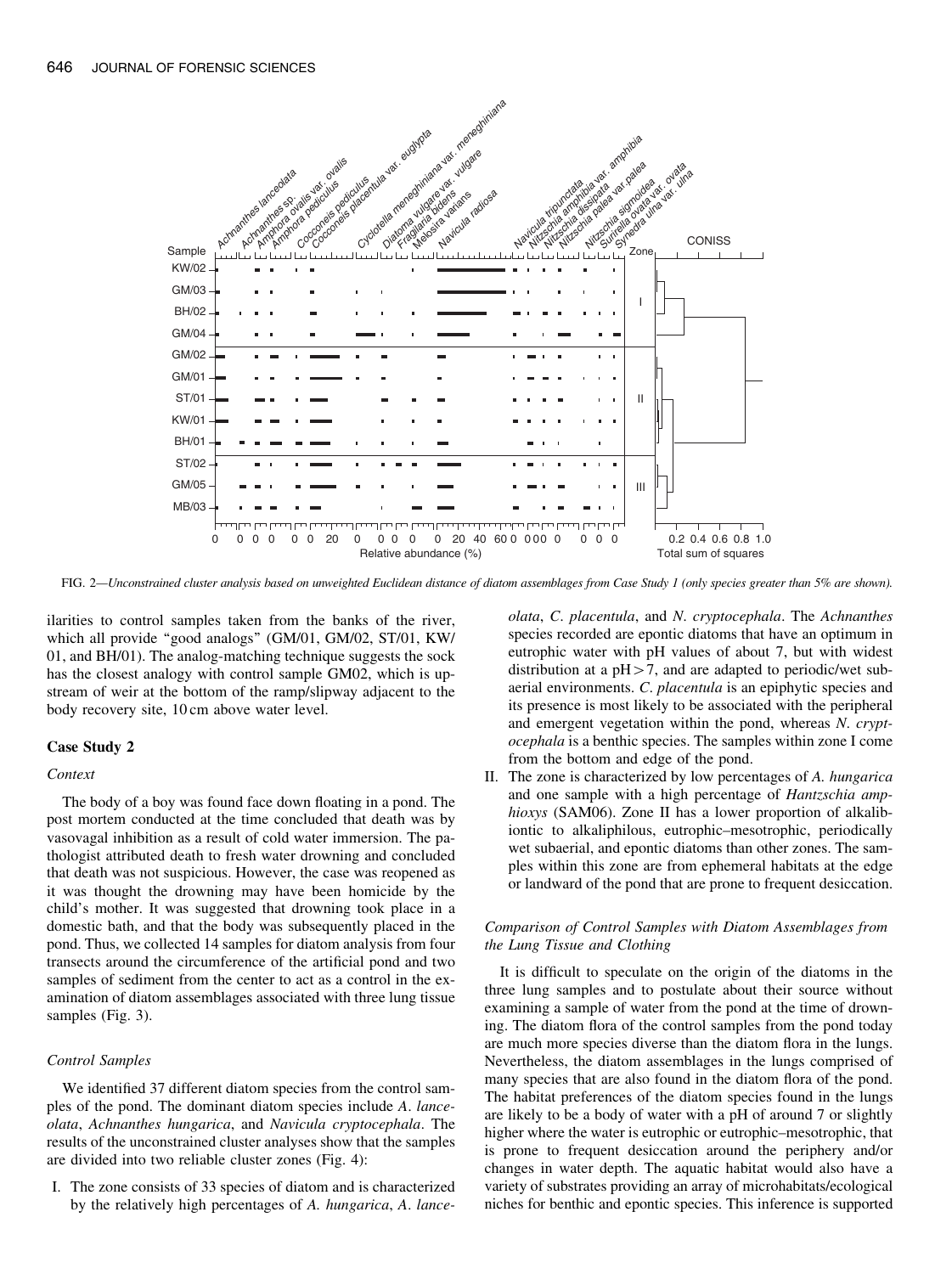| Case Study | Sample        | Dominant Diatom Species                                                   | Location         | Min. DC | Analog    |
|------------|---------------|---------------------------------------------------------------------------|------------------|---------|-----------|
|            | Lung fluid    | Cocconeis placentula var euglypta<br>Melosira varians<br>Navicula radiosa | GM05             | 0.14    | Good      |
|            | Training shoe | Cocconeis placentula var euglypta<br>Melosira varians<br>Navicula radiosa | GM05             | 0.07    | Good      |
|            | T-shirt       | Cocconeis placentula var euglypta<br>Melosira varians<br>Navicula radiosa | GM <sub>05</sub> | 0.14    | Good      |
|            | Sock          | Cocconeis placentula var euglypta<br>Melosira varians                     | GM02             | 0.03    | Good      |
| 2          | Lung tissue A | Hantzschia amphioxy<br>Nitzschia palea                                    | SAM06            | 0.12    | Good      |
|            | Lung tissue B | Indeterimate pennate species                                              | SAM07            | 0.13    | Good      |
|            | Lung tissue C | Navicula accomoda                                                         | SAM06            | 0.28    | Not close |

TABLE 1—The inferred location of the control sample generated by the modern analog transfer function as the closest analog.

The critical value (10th percentile) for the dissimilarity coefficients (min. DC) produced by the modern analog technique is 0.17 and 0.15 for Case Studies 1 and 2, respectively.

by the modern analog technique; two of the three lung tissue samples have a ''good analog'' in the control samples. The closest analogs for all three lung samples high percentage are SAM06 and SAM07 (Table 1). Samples SAM06 and SAM07 are from the landward edge of the longest transect consisting of five samples (SAM06–10). Sample SAM06 is taken from an area of mossy vegetation at the base of the bank and SAM07 is from the sediment overlying the pond liner and gravel (Fig. 3). These samples are inundated periodically in response to local climate and water table variations. Lung tissue C has a moderate abundance of Navicula accomoda, which does not occur in the control samples and thus a no analog situation occurs.

#### **Discussion**

The diagnosis of drowning is one of the most difficult in forensic pathology. Diatom analysis has been proposed to provide supportive evidence of drowning, but the reliability and applicability of quantitative and qualitative diatom analysis in the diagnosis of drowning is still disputed in the literature (1,2,5,6,34). Drowning is substantiated as a cause of death when the types of diatoms in human organs matches diatoms present in the putative drowning medium (1,2,34). The transfer function approach presented in this paper offers a quantitative method to provide an informal assessment of ''reliability'' of correlations between control samples and samples from organs and clothing. In simple terms, the greater the dissimilarity between an organ and clothing sample and all samples in the control dataset, the more the transfer function is forced to extrapolate and the more prone the resultant estimate will be to error. For our two case studies, all organ and clothing samples except one (Case Study 2, Lung tissue C) have matching analogs in the modern training set, reinforcing drowning as the cause of death.

The analog matching provides further information on the location of drowning. Several circumstances arise that make localization of the precise site of drowning an important medicolegal issue (1,2,6,35). One situation is the differentiation of drowning in a domestic bath vs. a naturally occurring body of water when a body is recovered from the latter. In cases such as this, the modern analog technique can compare the diatoms present in the two sites with those occurring in organs and clothing samples. Results from Case Study 2 suggested that two of the three available lung samples show a statistically significant relationship to samples from the pond, indicating that the pond was the location of drowning. This was an essential piece of evidence in the acquittal of the accused woman of drowning the boy in a



FIG. 3—Location map for Case Study 2.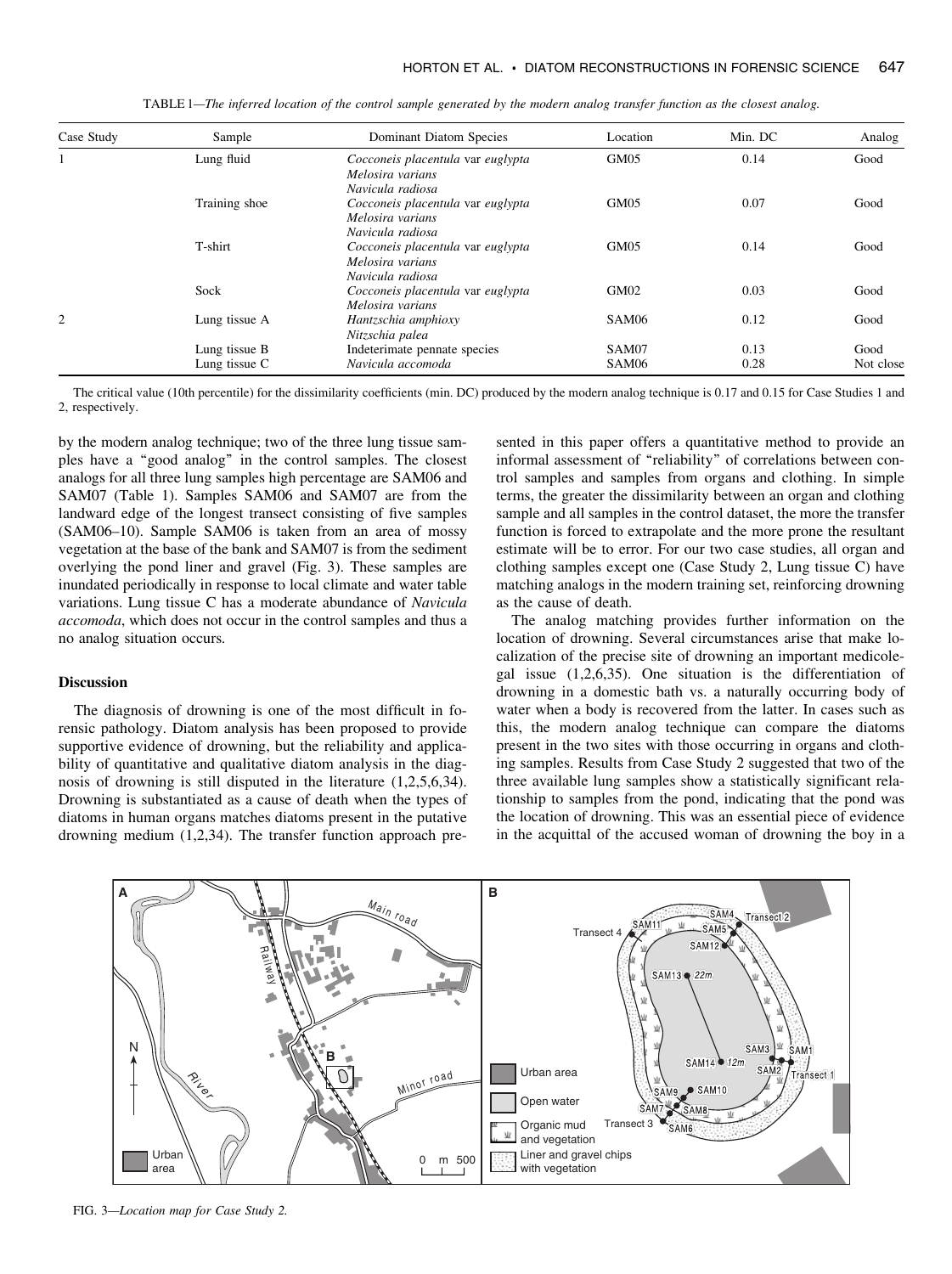

FIG. 4—Unconstrained cluster analysis based on unweighted Euclidean distance of diatom assemblages from Case Study 2 (only species greater than 5% are shown).

bathtub. In Case Study 1 the diatom-based reconstruction technique suggests strong similarities between lung and clothing samples, and control samples from shallow water habitats. Furthermore, analog matching implies that the site of drowning was at the body recovery site. These conclusions were pieces of evidence that assisted in the conviction of a man for murder.

While diatom-based transfer functions have the potential to produce reliable, high-resolution ecological reconstructions that correlate the diatoms present in the organs with those found in the putative drowning medium and enable valuable conclusions regarding the possible place of drowning, a number of limitations are also associated with their use. Firstly, the composition of the modern training set (the control samples) has the potential to significantly influence the performance of the resulting transfer function. Important questions regarding training set compilation include what constitutes an appropriate sample size and the spatial range over which samples should be collected. To control the random component arising from sampling variability, the sample size should be as large as practical (affordable in terms of collection time, analysis, and cost). To our knowledge, there are no clear guidelines indicating a minimum sample size for transfer function training sets. Predictions based on smaller training sets will be more prone to error, as the range of modern analogs will be restricted and spatial variability is likely to be under represented. Secondly, temporal variations in microfossils, such as diatoms, have been documented in many studies and may reduce the precision of the transfer functions (14,36). Therefore, a modern assemblage sampled at any one occasion may or may not be in equilibrium with the environment or be typical of assemblages over a longer time period. This is an important issue for any study that seeks to use surface assemblages as modern analogs to confirm drowning as a cause of death and/or localize the site of drowning. Horton and Edwards (36) conclude that an investigation of modern microfossils that recovers a complete set of samples in the winter, spring, summer, and autumn will provide the best quality data for use in environmental investigations. If only one set of measurements can be obtained, sampling in the winter months, with their lack of biological productivity, may represent the most reliable alternative. The accuracy of the quantitative technique is also hindered by spatial diatom variations. The magnitude of the errors are relatively high, especially if measurements are taken only once from a single transect (37).

Finally, there are potential problems associated with the data from tissues and organs. Diatoms have been found in victims who were not drowned (38) and this raised a whole series of questions relating to how diatoms can come to be present in body tissues. Certain species are thought to be lifted up into the air and transported great distances, therefore, providing a source of diatoms that can be inhaled (39). Schneider (40) suggested that diatoms frustules in human tissues can be introduced from food and drinking water. Auer (41) states that diatoms may come from laboratory glass and reagents used during the analysis. In contrast, diatoms may be absent or present in very low numbers in tissues from victims who did drown. Sidari (42) suggested that this may be due to certain diatom preparation techniques. Their experiments showed that the siliceous frustule of sea water diatoms is solubilized by Solune-350 while fresh water diatoms are resistant to the treatment. Krstic (1) suggested that rapid death could prevent the penetration of diatoms into the bloodstream and their subsequent deposition in the organs, whereas Geertinger (43) concluded that drowning may have occurred in water deprived of diatoms. Diatom assemblages are also further to postdepositional changes as the result of diagenetic processes in human tissues and lungs. These include selective preservation of diatoms, which depends on frustule composition and structure, and transportation of frustules away from (loss) and into the assemblage (mixing) (10,13,22). Problems can further arise when analyzing the diatoms present on clothing. When individuals run or walk through a garden pond or a stream, or indeed any body of water, particulate material in the water (including diatoms) can remain on clothing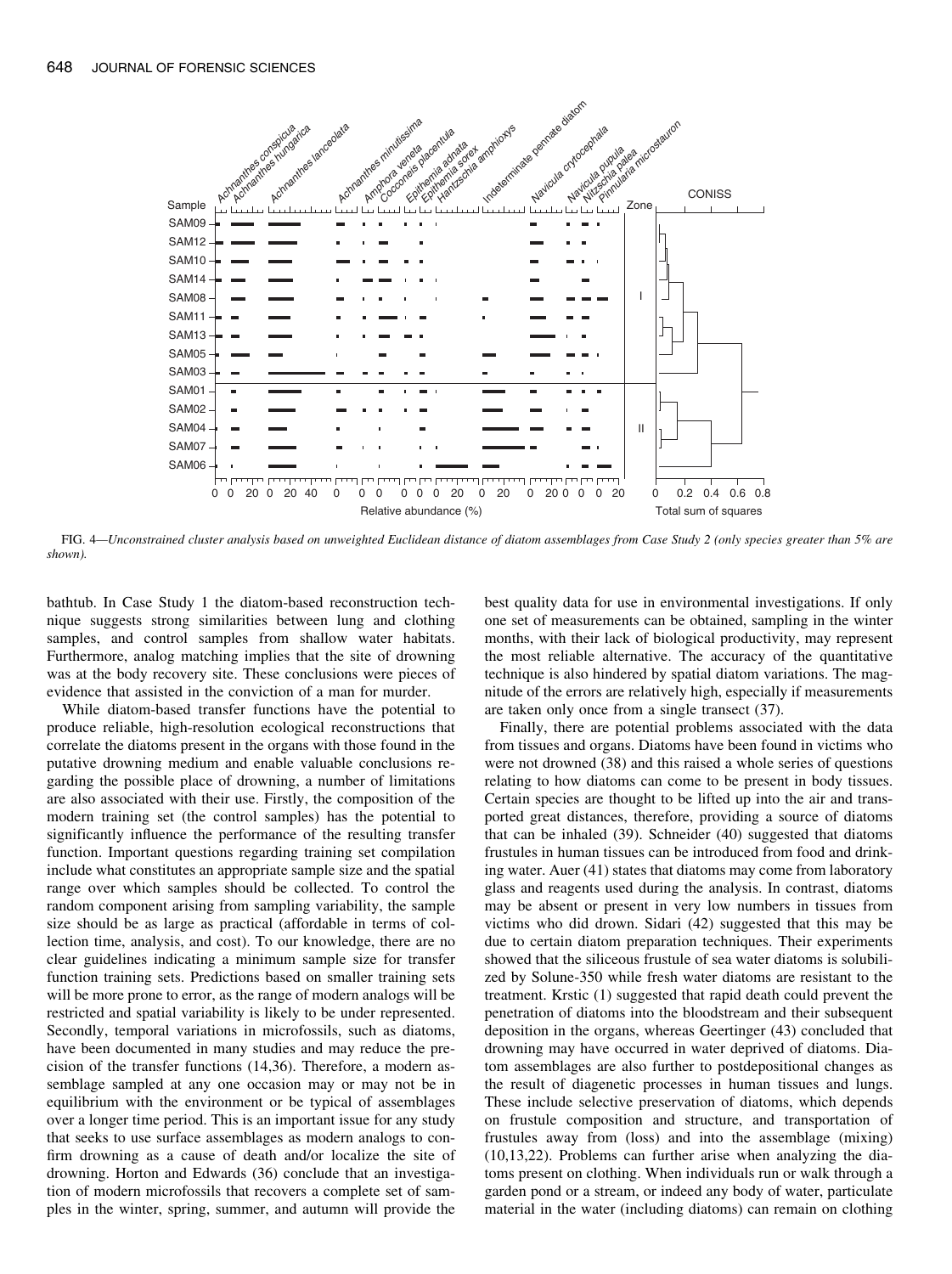afterwards (5). Thus, there is a potential problem of population super-position (i.e. the analytical effects of exposing an item of clothing to several successive environments before recovery). Ultimately, it is important that the analog matching reconstructions are not considered in isolation, but are evaluated by comparison with other supporting forensic data.

Despite these limitations, ecological reconstructions using a diatom-based transfer function have advantages in terms of precision, speed of response and applicability over traditional diatom methods currently employed in forensic research. With an increasing demand for high-resolution studies, particularly those seeking to identify the link between human organs and the drowning medium, it is imperative that the new generation of quantitative techniques employed are of the highest possible precision and accuracy. A vital step toward the realization of this aim is the collection of more surface data to improve the range of modern analogs covered by modern diatom datasets and the investigation of the role that seasonal and spatial variability may play.

## **Conclusion**

The most frequent use of diatoms in forensic science is the diagnosis of death by drowning. In this paper, we use, for the first time, a relatively new quantitative diatom-based reconstruction technique in two recent, high-profile case studies to confirm drowning as a cause of death. Furthermore, we use the quantitative model to correlate control samples from the study area and diatoms recovered from clothing and lung to localize the site of drowning.

In Case Study 1 a body of a woman was found face down floating in a river. We collected samples for diatom analysis from sites along the length of a river, including the body recovery site, to act as a control in the examination of diatom assemblages associated with lung fluid and clothing belonging to the accused. The modern analog technique suggests that all lung and clothing samples have statistically significant similarities to control samples from shallow water habitats. The reconstructions suggest the site of drowning was the body recovery site.

In Case Study 2 the body of a boy was found face down floating in a pond. The case was reopened because of a suspicion that drowning had occurred in a domestic bath and the body transferred to the pond. We collected samples for diatom analysis from transects around the circumference and center of the pond in which the deceased was found. Although it is difficult to speculate on the origin of the diatoms in the lung samples without examining a sample of water from the pond at the time of drowning, the analog matching suggested that the majority of lung samples show a statistically significant relationship to samples from the pond, indicating that the pond was the location of drowning.

Diatoms have a number of characteristics, including their widespread occurrence, sensitivity to environmental water quality, good preservation, easy detection, and prevalence in high numbers  $(100-200/cm^3)$  for a good statistical base for quantitative interpretations, to suggest that they have further use in forensic investigation.

#### Acknowledgments

Special acknowledgments are given to the Department of Geography, University of Durham, for their laboratory and cartography assistance, and for providing a stimulating academic environment.

#### **References**

- 1. Krstic S, Duma A, Janevska B, Levkov Z, Nikolova K, Noveska M. Diatoms in forensic expertise of drowning—a Macedonian experience. Forensic Sci Int 2002;127:198–203.
- 2. Pollanen MS, Cheung L, Chaisson DA. The diagnostic value of the diatom tests for drowning. I. Utility: a retrospective analysis of 771 cases of drowning in Ontario, Canada. J Forensic Sci 1997;42:281–5.
- 3. Pollanen MS. Diatoms and homicide. Forensic Sci Int 1998;91:29–34.
- 4. Peabody AJ, Burgess RM. Diatoms in the diagnosis of death by drowning. In: Mann DG, editor. Proceeding of the seventh international diatom symposium. Koenigstein: Otto Koeltz; 1984:537–41.
- 5. Peabody AJ. Forensic science and diatoms. In: Stoermer EF, Smol JP, editors. The diatoms: applications for the environmental and earth sciences. Cambridge: Cambridge University Press; 1999:413–8.
- 6. Cameron NG. The use of diatom analysis in forensic geoscience. In: Pye K, Croft DJ, editors. Forensic geoscience: principles, techniques and applications. London: Geological Society; 2004:232, 277–80.
- 7. Round FE. The diatoms: biology and morphology of the genera. Cambridge: Cambridge University Press; 1990.
- 8. Cleve PT. Synopsis of the naviculoid diatoms. Kgl Sven Vet Akad Handl 1894–95;26–27:1–194; 1–219.
- 9. Cleve-Euler A. Om diatomacevegetationen och dess forandringar i Sabysjon, Uppland samt nagra damda sjoar i Salatrakten. Sveriges Geol Undersokning 1922;C309:1–76.
- 10. Zong Y, Horton BP. Diatom-based tidal-level transfer functions as an aid in reconstructing quaternary history of sea-level movements in Britain. J Quaternary Sci 1999;14:153–67.
- 11. Sawai Y, Nagumo T, Horton BP. Diatom-based elevation transfer function along the Pacific coast of eastern Hokkadio, northern Japan—an aid in paleo-seismic study along the coasts near Kurile subduction zone. J Quaternary Sci 2004;23:2467–84.
- 12. Horton BP, Corbett R, Culver SJ, Edwards RJ, Hillier C. Modern saltmarsh diatom distributions of the outer banks, North Carolina, and the development of a transfer function for high resolution reconstructions of sea level. Estuarine Self Sci, in press.
- 13. Horton BP, Edwards RJ. The application of local and regional transfer functions to reconstruct former sea levels, North Norfolk, England. Holocene 2005;15:216–28.
- 14. Horton BP, Edwards RJ. Quantifying Holocene sea level change using intertidal foraminifera: lessons from the British Isles. J Foraminiferal Res Sp Pub 2006;40:1–97.
- 15. Hudstedt F. Die Systematik der diatomeen in ihren beziehungen zur geoligie und okologie nebst einer revisions des Halobien-systems. Sv Bot Tidskr 1953;47:509–19.
- 16. Hudstedt F. Die diatomeenflora des Fluss-systems der Weser im Gebiet der Hansestadt Bremen. Ab Naturw Bremen 1957;34:181–440.
- 17. Vos PC, de Wolf H. Diatoms as a tool for reconstruction sedimentary environments in coastal wetlands: methodological aspects. Hydrobiologia 1993;269/270:285–96.
- 18. Juggins S. Diatoms in the Thames estuary, England: ecology, palaeoecology, and salinity transfer function. Biblio Diatomolo 1992;25:216–25.
- 19. Denys L. A check list of the diatoms in the Holocene deposits of the western Belgian Coastal Plain with a survey of their apparent ecological requirements: I. Introduction, ecological code and complete list. Service Geologique Belgique 1992; Professional Paper No 246:1–41.
- 20. Hudstedt F. Systematische und ökologische Untersuchungen über die Diatomeen—flora von Java, Bali und sumatra. Archiv fur Hydrobiologie Supplement 1937–39;15–16:1–153.
- 21. Naumann E. Grundzuge der regionalen Limnologie. In: Thienemann A, editor. Binnenengewasser. Stuttgard: E. Schweizersbart'sche Verlagsbuchhandlung; 1932; Band 11.
- 22. Zong Y, Horton BP. Diatom zones across intertidal flats and coastal saltmarshes in Britain. Diatom Res 1998;13:375–94.
- 23. Hartley B. An atlas of british diatoms. Bristol: Biopress Ltd; 1996.
- 24. van der Werff H, Huls H. Diatomeenflora van Nederland. The Netherlands: Published privately by van der Werff, de Hoef (U); 1958–74.
- 25. Prentice IC. Multivariate methods for data analysis. In: Berglund BE, editor. Handbook of holocene palaeoecology and palaeohydrology. London: John Wiley & Sons Ltd; 1986:775–97.
- 26. Birks HJB. Quantitative palaeoenvironmental reconstructions. In: Maddy D, Brew J, editors. Statistical modelling of Quaternary science data. Cambridge: Quaternary Research Association; 1995:161–236.
- 27. Le J. Paleotemperature estimation methods: sensitivity test on two western equatorial Pacific cores. Quaternary Sci Rev 1992;11:801–20.
- 28. Bartlein PJ, Whitlock C. Paleoclimatic interpretation of the Elk Lake pollen record. Geol Soc Am Spec Paper 1993;276:275–93.